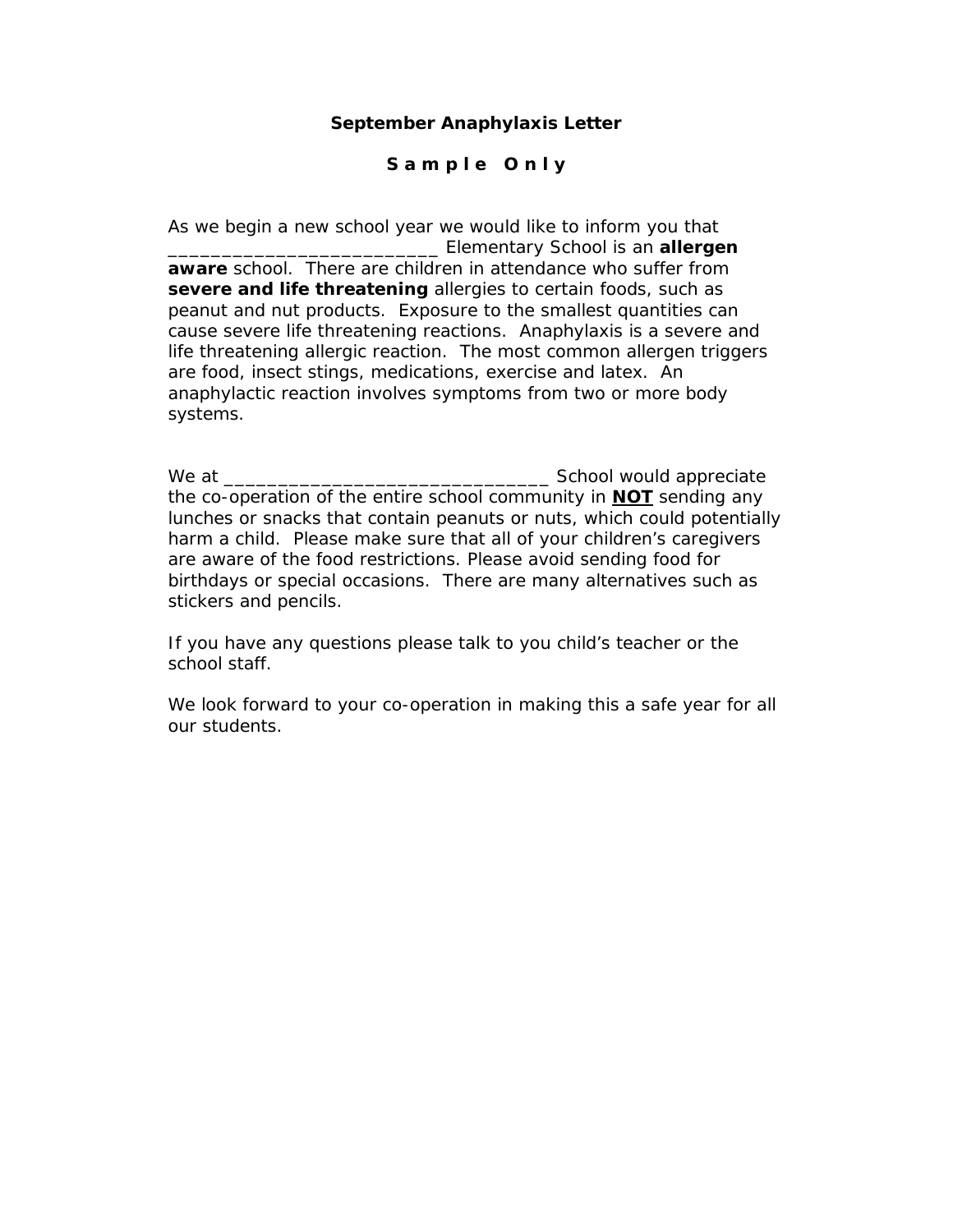#### **Sample School Newsletter Insert**

We would like to inform you that there are children in our school, with severe life threatening allergies to (name allergen). This is a medical condition (anaphylaxis) that causes a *severe reaction* to specific foods and can result in death within minutes. As this affects the entire school community, we are requesting that you *not* send foods with you child to school that contain the allergen,

If you have any questions, please contact your child's teacher or the school staff.

Thank you for your understanding and cooperation.

\_\_\_\_\_\_\_\_\_\_\_\_\_\_\_\_\_\_\_\_\_\_\_\_\_\_\_\_\_\_\_\_\_\_\_\_\_\_\_\_\_\_.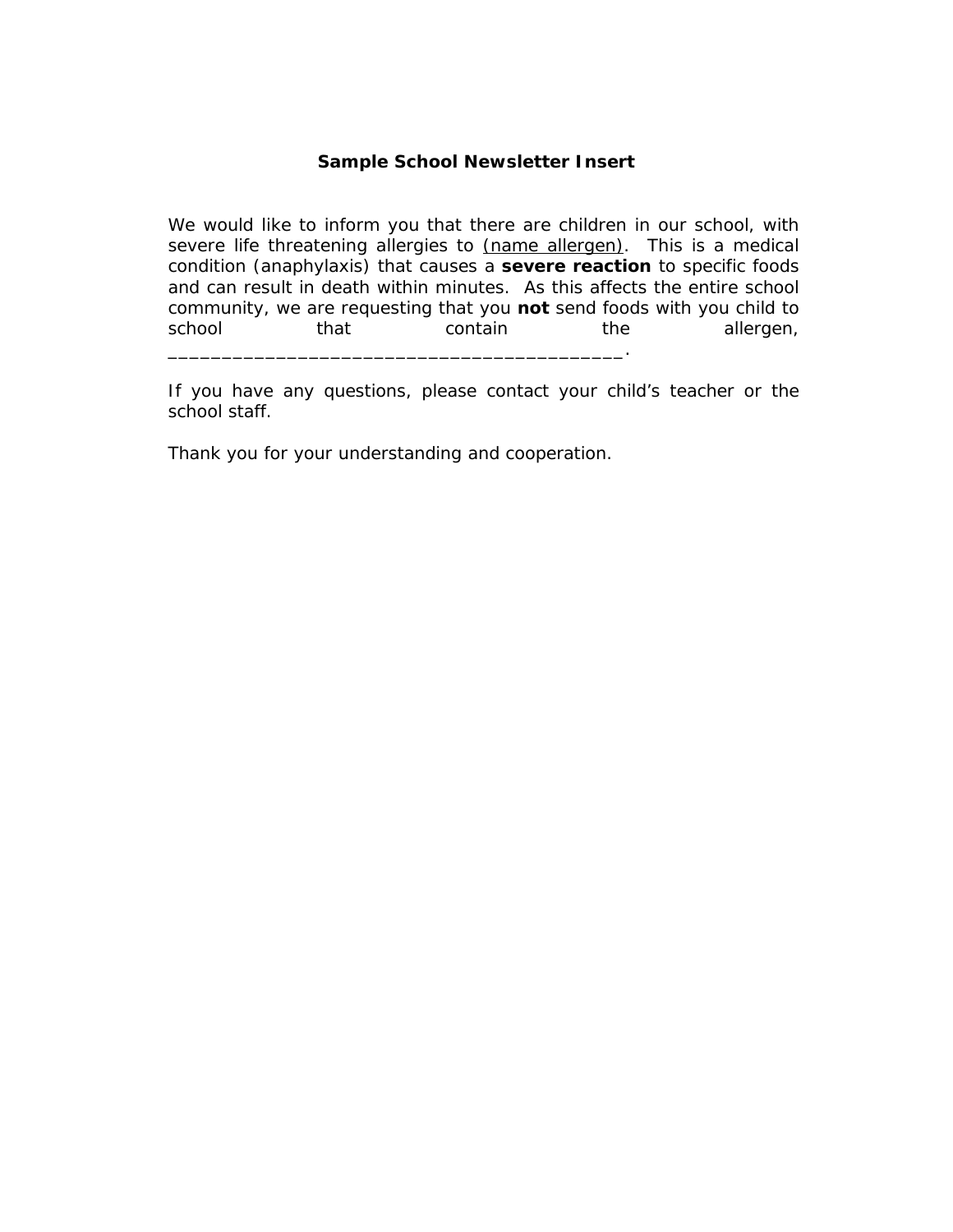# **Best Practices**

When setting up a school to be **allergen aware,** these are some "best practices":

- identify students with allergen, upon registration/new diagnosis
- send home appropriate forms
- create a questionnaire asking pertinent questions regarding allergy
- have meeting with all parents of anaphylactic children
- in-service all staff about protocol, use of Epi-Pen and your school emergency procedures
- exchange information about school procedures, and what parental expectations are
- put up **allergy alert** signs at all entrances as well as doors of classrooms of the anaphylactic children
- send home letters to the whole school population, notifying parents that specific allergens are discouraged from entering the school
- follow up with a letter or a telephone call to the parents of a child that has brought an allergen into the school. (This should be performed by teacher or principal.)
- if a child brings an allergen in their lunch or snack, you should have that child eat in an area that is not normally used by the general student population. (An office or a conference room has been the general practice for most schools.)
- medication should be stored in a location that is easily accessible and **NEVER LOCKED.**